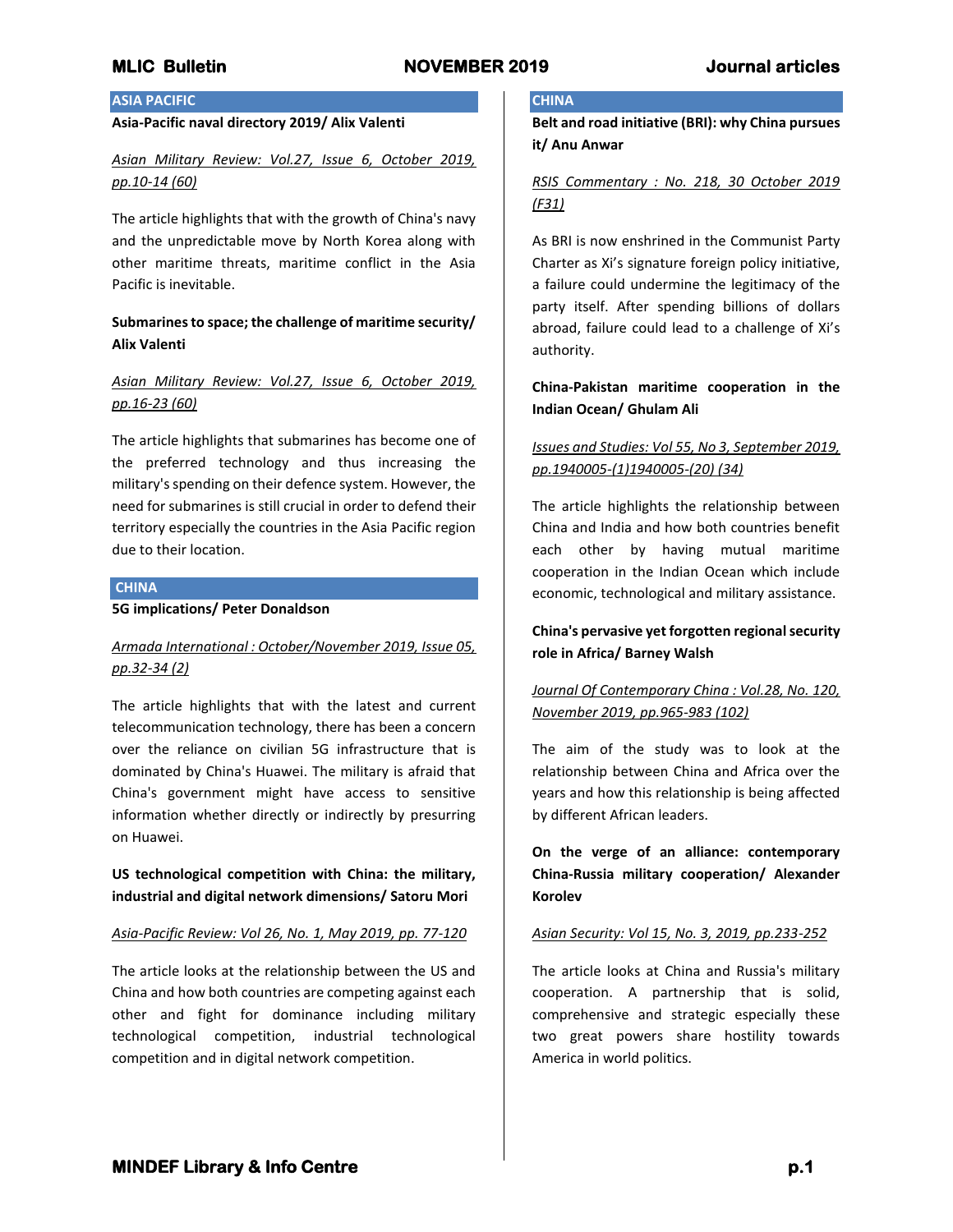# **MLIC Bulletin NOVEMBER 2019 Journal articles**

# **IT**

**Needed: a design for achieving maritime information superiority/ Commander Mike Dahm**

# *Proceedings US Naval Institute: November 2019, pp.67-71 (86)*

The article highlights that there has been a rapid change in character of war due to advancement of information. Hence the military has changed their warfare strategy to information domain which include intelligence, cryptologic warfare, cyber, communications and oceanography.

## **KOREA**

**Baekgom: the development of South Korea's first ballistic missile/ Nicholas Seltzer**

## *The Nonproliferation Review : Vol 26 No 3 - 4, June - July 2019. pp.289-327*

The article highlights the development and evolution of South Korea's ballistic missiles that first started in the 1970s as a measure to defend the country especially from North Korea.

### **KOREAN WAR**

**Singapore, Hong Kong, and the Royal Navy's war in Korea, c 1950-1953: part 1/ Joshua-John Tian Ser Seah**

# *The Journal of Military History: Vol 83, No.4, October 2019, pp.1213-1234*

The article looks at role of the British military and how they applied their strategy that was used during their colonialization in Asia and used these strategies and planning during the Korean war.

### **MALAYSIA**

**Live explosives demo with Royal Malaysia police/ Adlinna Abdul Alim**

# *ADJ's Trainig & Simulation: Vol 12, Issue 3, July-September 2019, pp.17-18 (132)*

The article highlights that due to high cases of international and regional terrorism and extremism, the Royal Malaysia Police (RMP) is conducting a demonstration involving different variants of explosives that are usually used by terrorists.

## **General Tan Sri Zulkifli Zainal Abidin, chief of defence forces, Malaysia**

# *Asian Defence Journal : September - October 2019, pp.6-8 (131)*

The interview with the chief of defence forces Malaysia, who talks about the future direction of the armed forces and the future plan of the armed forces in order to prepare for challenges and threats.

#### **MARITIME**

**Maritime counterterrorism - how to react with improved equipment, tactics?/ Andrew White**

#### *Naval Forces: Vol.XL, No.V, 2019, pp.42-46 (41)*

The article highlights the necessary actions needed when there are maritime threats from the equipments to tactical needed to combat these threats.

**Full speed ahead on unmanned maritime systems/ Captain Pete Small**

# *Proceedings US Naval Institute: November 2019, pp.14-15 (86)*

The article highlights the rapid development of unmanned maritime systems and its supporting programs needed for this to develop further.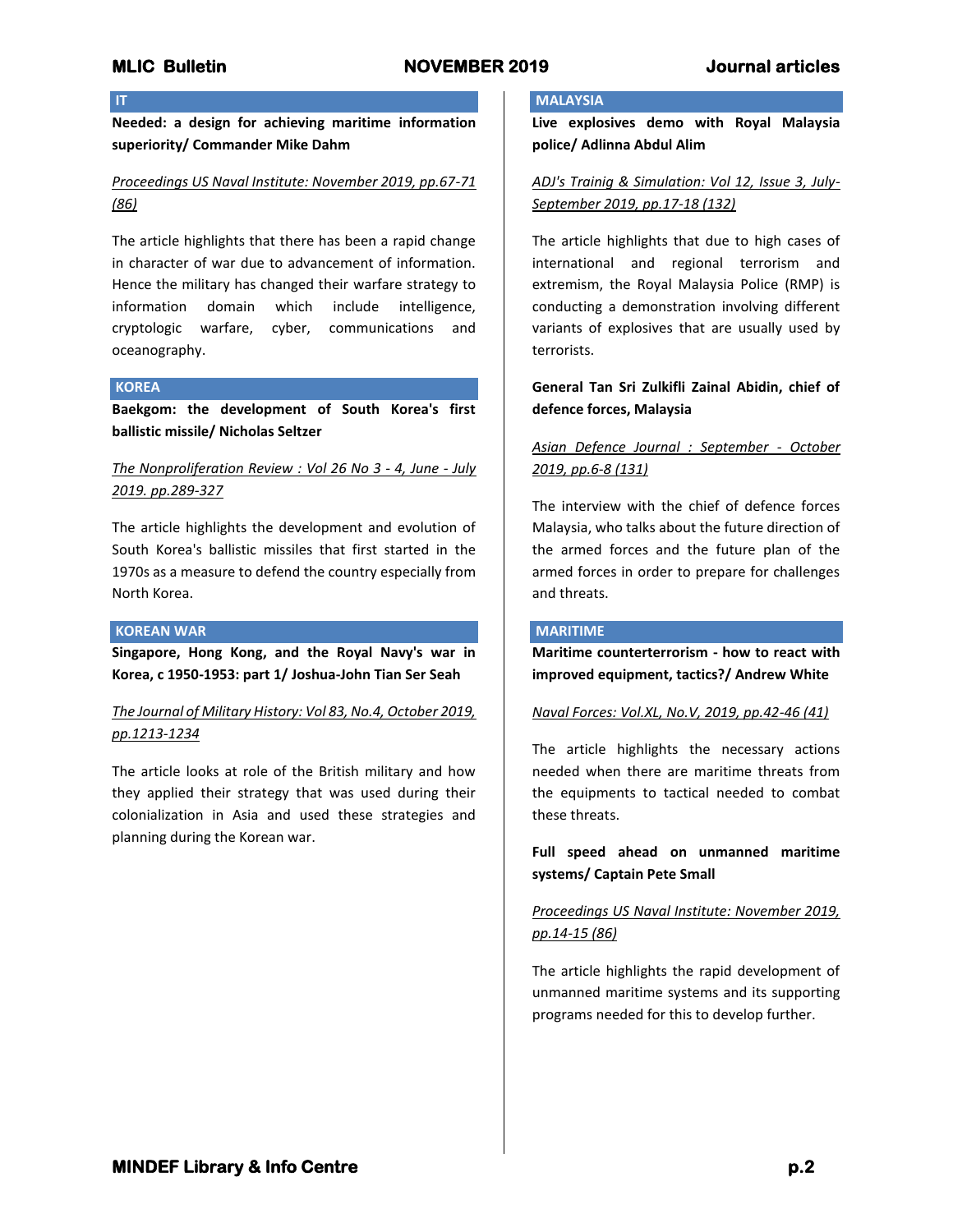# **MLIC Bulletin NOVEMBER 2019 Journal articles**

#### **MARITIME**

#### **Vision for a free and open Indo-Pacific/ Shinichi Kitaoka**

#### *Asia-Pacific Review: Vol 26, No. 1, May 2019, pp. 7-17*

The article discusses the importance of having a free and open Indo-Pacific especially for countries such as Japan that relies heavily on this waters. However having a free and open Indo-Pacific is inviting threats as well; in the case of China's Nine-Dash Line's claim in the South China Sea that has created tensions among the affected countries.

#### **MILITARY EXPENDITURE**

## **Better is the neighbor?/ Tie-Ying Liu**

*Defence and Peace Economics: Vol 30, No. 6, November 2019, pp.706-718*

The aim of the study was to investigate NATO military expenditure in the period of 1990 to 2015 and the evolution of the expenditures throughout the years.

#### **NORTH KOREA**

#### **Force update - Republic of Korea**

*Military Technology: Vol. XLIII, Issue 10, 2019, pp.38-41 (38)*

The article highlights the military modernisation and reform made by Republic of Korea (ROK). As the eighth biggest military spender in the world, ROK need to focus more on their military especially due to the threats coming from North Korea.

#### **PHILIPPINES**

#### **Disaster in the Philippines/ John t. Correll**

## *Air Force Magazine: November 2019, pp.46-50 (58)*

The article looks at the events leading to the undetected attacks in the Philippines by Japanese army that leads to the inevitable Japanese victory.

### **POLITICS**

#### **Nowhere to go/ Alexander Betts**

*Foreign Affairs : Vol. 98, No. 6, November/December 2019, pp. 122-133 (76)*

The article highlights the mass movement of migrants to the United States and Europe seeking for refuge from their homeland country due to political instability, economic deprivation and escaping war zones.

### **SPACE WARS**

#### **Space wars/ Timothy Compston**

#### *Intersec: October 2019, pp.6-8 (69)*

The article reveals that space are now resembling a battleground rather than a frontier due to high tensions on earth. Inevitably this leads to tensions in space as well as countries are now enhancing their space-military capabilities. The Outer Space Treaty 1967 act as a platform to limit any placement of weapons in space however tensions in space remain at a heightened level.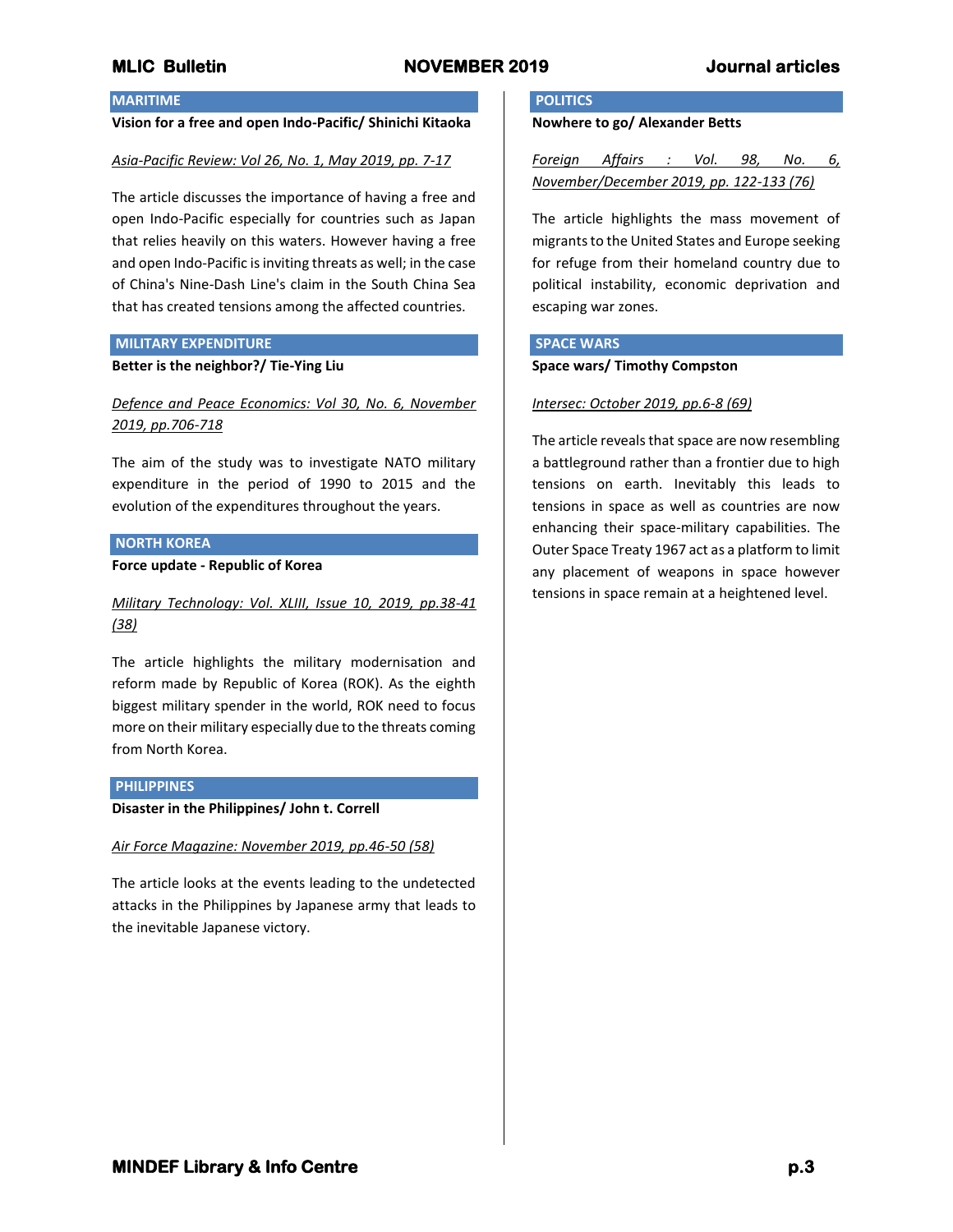### **TERRORISM**

**Filipino suicide bombings: breaching another threshold?/ Jasminder Singh**

#### *RSIS Commentary : No. 210, 18 October 2019 (F31)*

Suicide attacks in the Southeast Asian region involving jihadist groups have been intermittent and low-scale with the exception of Indonesia over the last two decades. But the June 2019 suicide attack that targeted an Armed Forces of the Philippines' (AFP) military camp in Indanan town in Sulu province, Mindanao (marked the first known suicide bombing involving a Filipino Islamist terrorist in recent times) could affect the security landscape in the country and wider region.

**Understanding women at war: a mixed-methods exploration of leadership in non-state armed groups/ Alexis Henshaw**

*Small Wars & Insurgencies: Vol. 30, No.6-7, October-December 2019, pp. 1089-1116 (97)*

The article looks at the role of women in insurgent groups and how their role in leadership might influence the result of insurgency.

#### **TRADE WAR**

**Geopolitics and technology - US-China competition: the coming decoupling?/ Paul Triolo**

#### *RSIS Commentary : No. 214, 23 October 2019 (F31)*

Locked in a long-term competition around advanced technologies, the US is using outdated policy tools to slow China's rise as a technology power. A worst case scenario: decoupling of the two countries' technology, financial, and economic sectors.

# **A conflict without end? the US-China tech war/ Adam Segal**

## *RSIS Commentary : No. 213, 23 October 2019 (F31)*

President Trump's campaign targeting Chinese technology companies is motivated primarily by concerns about economic competition and security threats. This has been expanded to include democratic values and human rights. Framing the technology rivalry as one over ideology and political values, however, means the US-China tech war is likely to intensify and expand.

#### **UAV**

**Eyes on the skies/ Garrett Reim**

# *Flight International: 12-18 November 2019, pp.32-33 (65)*

The article looks at the commonly used unmanned air vehicles (UAV) in modern warfare and how it will have implications in most country's military spending and people's perception on aerial defence.

#### **UNITED NATIONS**

**74th UNGA debate: Nationalism or Multilateralism?/ Vijayalakshmi Menon**

# *RSIS Commentary : No. 217, 30 October 2019 (F31)*

The annual General Debate of the 74th session of the UN General Assembly session, which took place recently, reflected a world becoming more divided and polarised. While some questioned the benefits of globalisation others reaffirmed their belief in the necessity for multilateral action to tackle international problems.

# **MINDEF Library & Info Centre p.4**